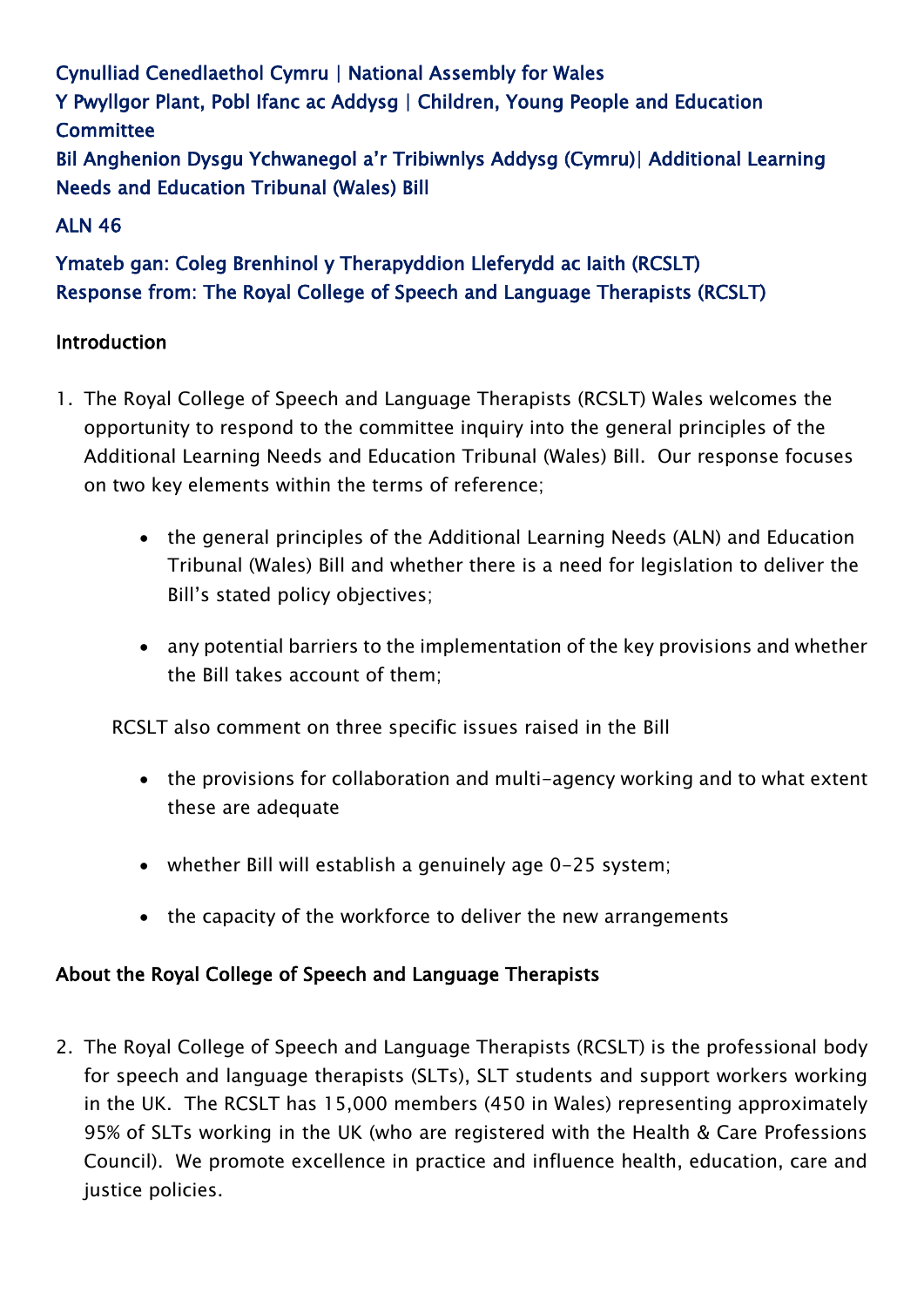### About Speech and Language Therapists and involvement in the ALN process

3. 7% of children aged 5 have specific speech and language impairment and a further 1.8% have speech, language and communication needs linked to other conditions such as learning disability, cerebral palsy or autism spectrum disorders. SLCN are the most common type of special educational need in 4-11 year olds. SLTs have much to contribute to discussion around the new legislation.

## The general principles of the Additional Learning Needs and Education Tribunal (Wales) Bill and whether there is a need for legislation to deliver the Bill's stated policy objectives

4. RCSLT broadly supports the Additional Learning Needs and Education Tribunal Bill and its ambition of improving outcomes for children and young people with additional learning needs in Wales. We welcome the focus in the Bill on person centered planning, outcomes, partnership working between local agencies and the greater participation of children and families in decision-making regarding the support that they receive. RCSLT welcomes the emphasis of Part 2 clause 6 (c) within the Bill; the duty to involve and support children, their parents and young people, and

## (c) the importance of the child and the child's parent or the young person being provided with the information and support necessary to enable participation in those decisions

To support these principles and ensure the participation of children and young people with speech, language and communication needs – the most common special educational need in children aged 4-11, there is a need to provide training and tools to mainstream and special schools to improve the skills and knowledge of teachers regarding how to sensitively and appropriately involve children in the discussions. Packages and tools which could be used to support children to participate in the planning process include the use of sign, symbols and appropriately adapted language.

- 5. RCSLT believes, given the centrality of this principle to the successful implementation of the Bill, clause 6c the code should ensure information and support is accessible to children, their parents and young people to enable participation and inclusion.
- 6. RCSLT welcomes the ambition of the bill to improve outcomes for children and young people with ALN. We applaud the new focus on intended outcomes for children rather than entitlement to input throughout the legislation. RCSLT agree this is an education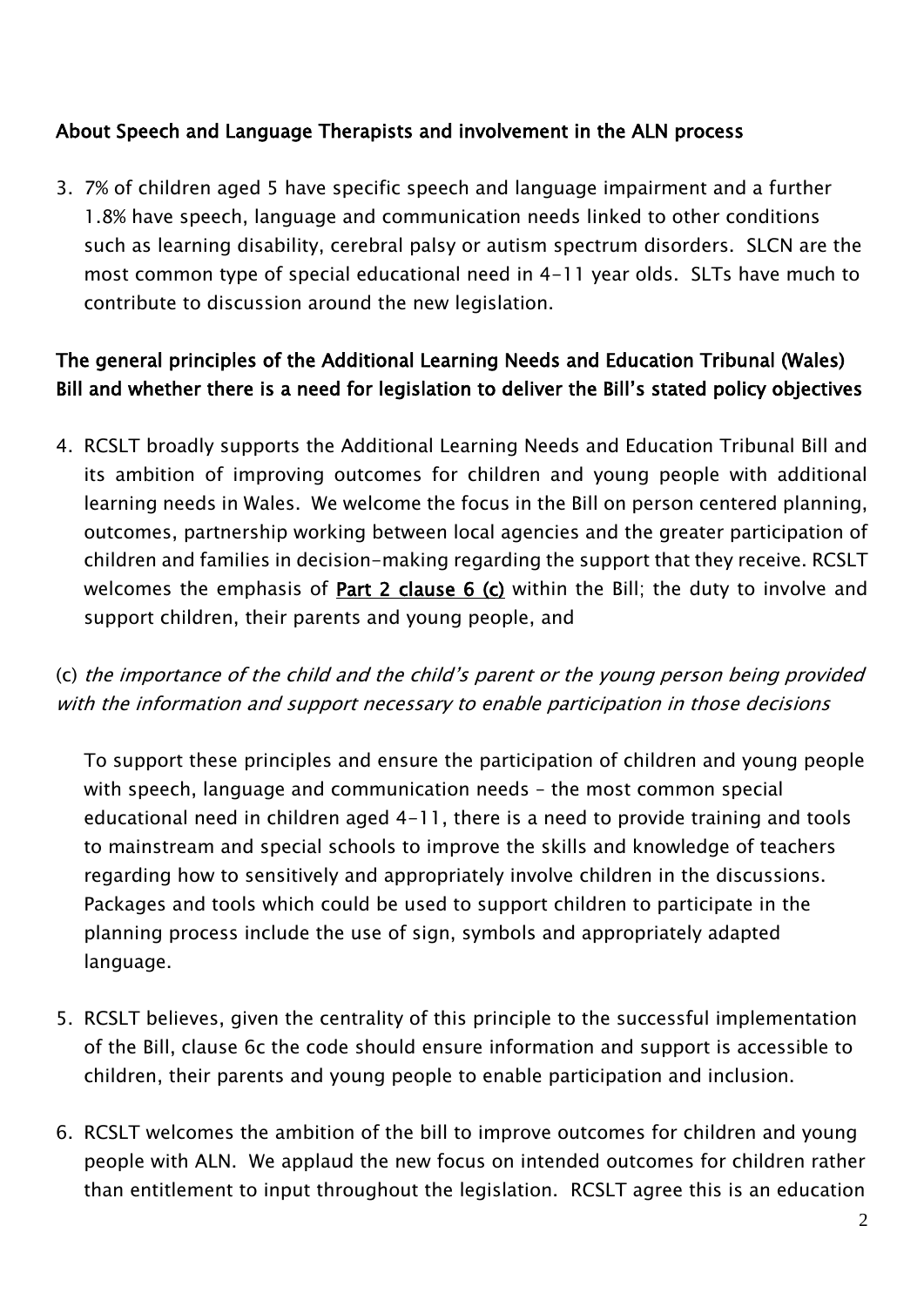related rather than Health related Bill. In the Bill, we note the strengthened section on duties on health boards to consider whether there is a relevant treatment or service that is likely to be of benefit. RCSLT question if this legislation is necessary in an education related Bill as these duties exist in health legislation. In line with prudent healthcare principles, health must always be a matter for evidence based clinical judgement, using person centred, individualised plans with realistic prognosis for outcomes from any input. This is consistent with the existing duties on health. RCSLT believes the section in Part 2 Clause 18.Additional Learning Need Provision: Local Health Boards and NHS Trusts

Subsection (4) 'If the matter is referred to an NHS body under this section, the NHS body must consider whether there is a relevant treatment or service that is likely to be of benefit in addressing the child or young person's additional learning needs.

could be further clarified by the addition highlighted below;

If the matter is referred to an NHS body under this section, the NHS body must consider whether there is a relevant treatment or service that is likely to be of benefit in addressing the child or young person's additional learning needs, based on clinical need.

## Potential barriers to the implementation of the key provisions and whether the Bill takes account of them.

- 7. The cultural barriers that pre-existed this Bill are reducing as agencies work to consider outcomes and the cost to achieve those outcomes together. A key barrier will be maintaining trust, particularly of parents, in the Bill.
- 8. If this legislation aims to put a duty on clarity and certainty of a health therapy input without due regard to the outcome for the child and health economic principles it will potentially waste health resource.

## The provisions for collaboration and multi-agency working and to what extent these are adequate

9. The Code of Practice will need to be robust in developing agreed definitions of health needs, that take into account the health economics of interventions and their cost benefits.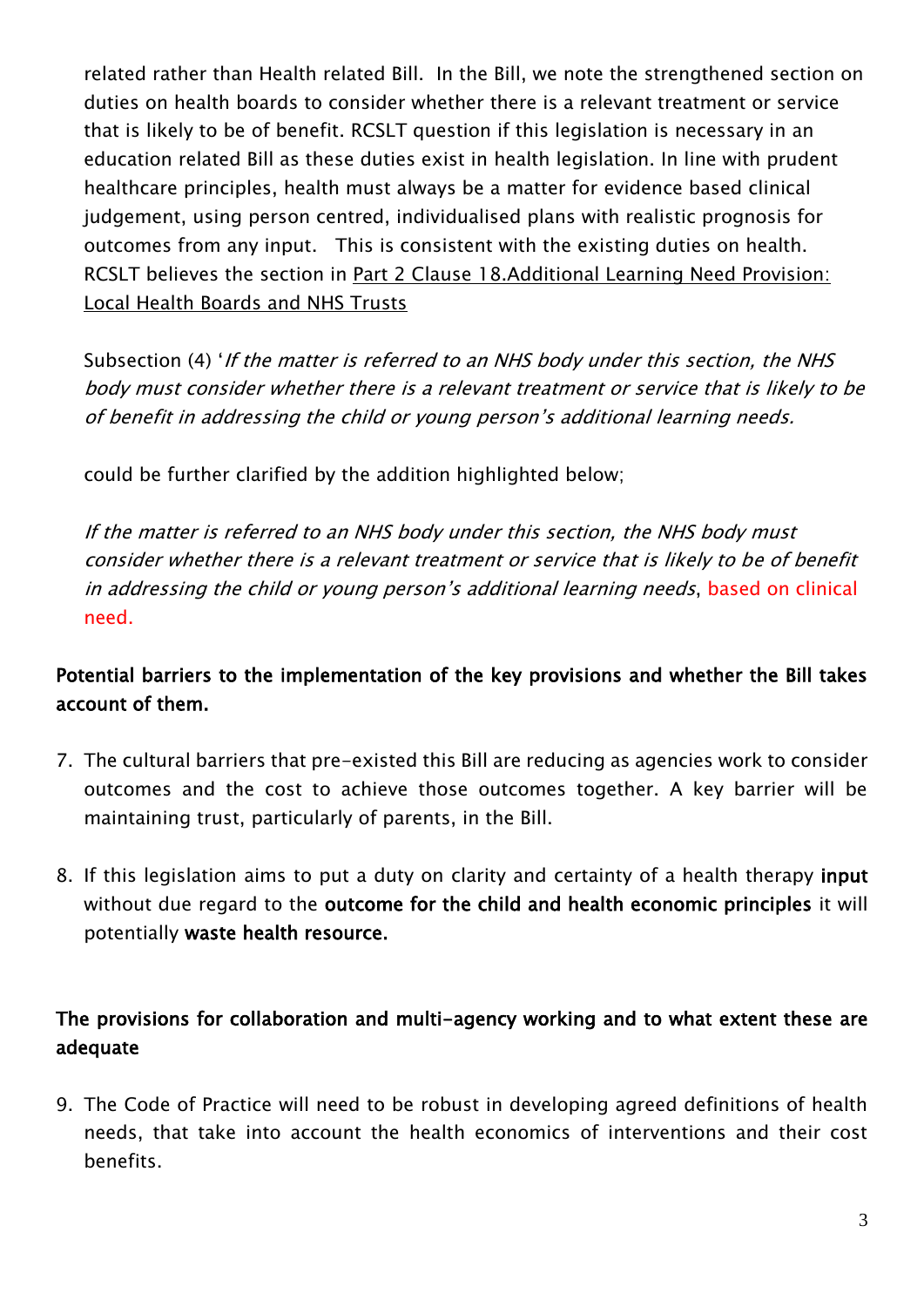RCSLT welcomes the ambition of the Bill to improve outcomes for children and young people with ALN and in particular its focus on outcomes rather than entitlements to inputs. In our view, this approach must be underpinned by integrated pathways between health and education using graduated response with clear multiagency roles and responsibilities. Much has been achieved over recent years in terms of improving joint working arrangements. The pilot projects funded by Welsh Government between 2005 and 2008 were very successful in implementing joint planning for children and young people with speech, language and communication difficulties and promoting collaborative working.

- 10 Initial teacher training will also be key in terms of supporting greater collaboration between agencies. Currently, evidenced based training programs are funded by local authorities. We would not wish to see these positive local solutions destabilized by new legislation and disputes arising about funding for key initiatives. RCSLT is keen to ensure that the proposed new legislation builds on these improved relations (as discussed above) and does not add a bureaucratic layer which could potentially undermine these positive developments and the trust developed between agencies. Given the proposed scope of 0-25 years, we also want to see the above expanded to include 'early years practitioners' in non-maintained settings and FEI staff.
- 11 RCSLT are confident that the role of the Designated Education Clinical Lead Officer within the legislation will focus on strategic planning but not operational delivery. RCSLT believes that the strengthening of joint strategic planning would be beneficial.

#### Will the bill establish a genuinely age 0-25 system?

- 12 RCSLT is aware that the issue of transition planning, supporting young people to move from children's to adult services and commissioning gaps regarding speech and language therapy services for young people aged 19-25 may be an issue of concern. This will need a phased approach. A recent RCSLT survey of members in England has revealed wide-scale commissioning gaps for this age-group. We remain concerned whether appropriate provision is in place to support this age-group as the numbers of children in each local health board/local authority area who could need access to adult services and what impact this would have on staffing levels is currently unclear.
- 13 We welcome the fact that further consideration has been to the early years' stage of the spectrum within the legislation given its crucial importance to the preventative approach. This is likely to increase demand on education rather than health as health bodies respond with early involvement with children due to their health needs. The